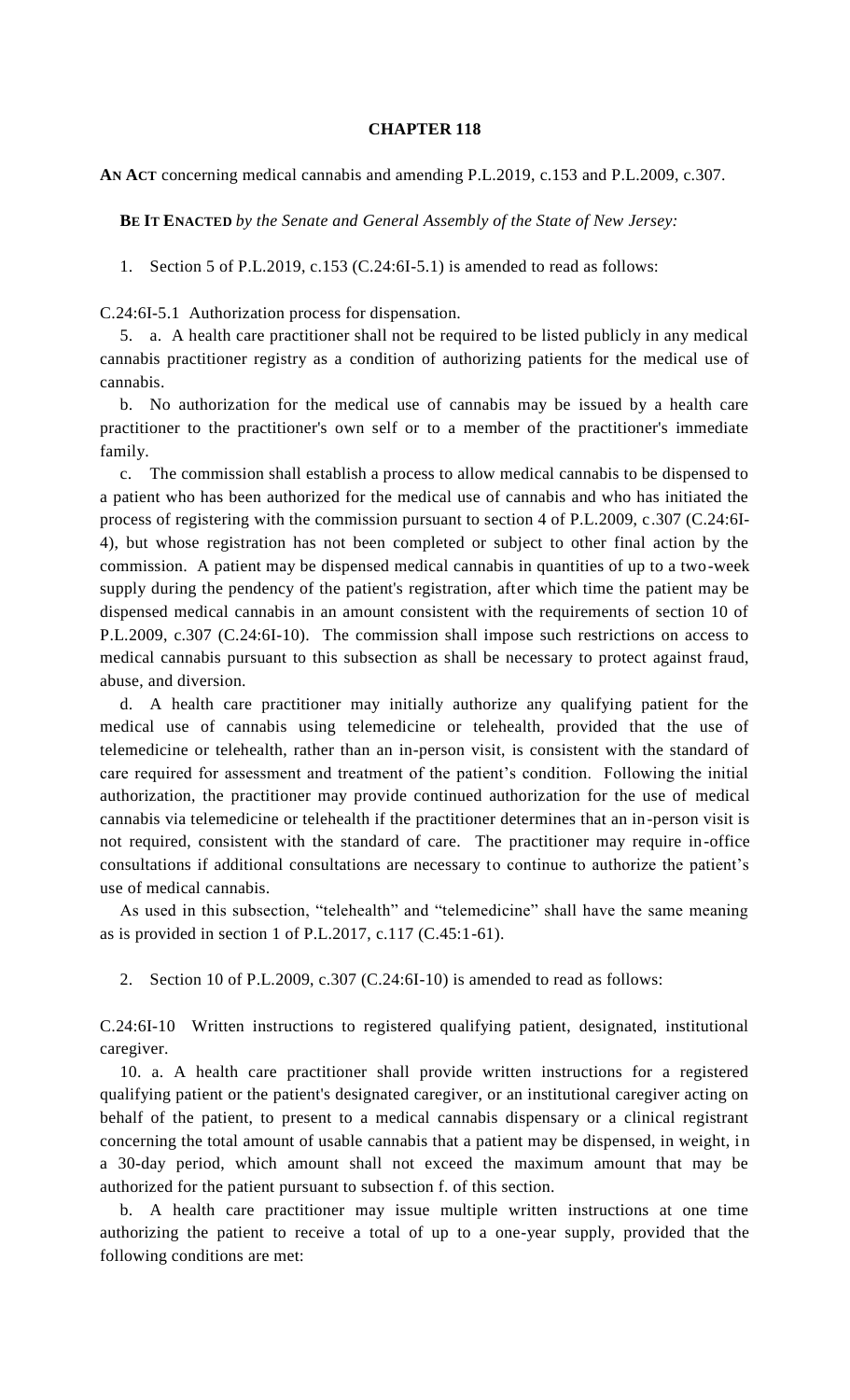(1) Each separate set of instructions shall be issued for a legitimate medical purpose by the health care practitioner, as provided in P.L.2009, c.307 (C.24:6I-1 et al.);

(2) Each separate set of instructions shall indicate the earliest date on which a dispensary or clinical registrant may dispense the cannabis, except for the first dispensation if it is to be filled immediately; and

(3) The health care practitioner has determined that providing the patient with multiple instructions in this manner does not create an undue risk of diversion or abuse.

c. A registered qualifying patient or the patient's designated caregiver, or an institutional caregiver acting on behalf of a qualifying patient, shall present verification of the patient's or caregiver's registration with the commission, as applicable, and these written instructions to any medical cannabis dispensary or clinical registrant at the time the patient or caregiver requests the dispensing or delivery of medical cannabis, which medical cannabis dispensary or clinical registrant shall verify and log the documentation presented. An institutional caregiver shall additionally present an authorization executed by the patient certifying that the institutional caregiver is authorized to obtain medical cannabis on behalf of the patient. A health care practitioner may provide a copy of a written instruction by electronic or other means, including, but not limited to, telemedicine and telehealth, as determined by the commission, directly to a medical cannabis dispensary or a clinical registrant on behalf of a registered qualifying patient. The dispensation of medical cannabis pursuant to any written instructions shall occur within one year of the date that the instructions were written or become eligible for dispensing, whichever is later, or the instructions are void.

d. (Deleted by amendment, P.L.2019, c.153)

e. Prior to dispensing medical cannabis to a qualifying patient, the patient's designated caregiver, or an institutional caregiver, the medical cannabis dispensary or clinical registrant shall access the system established pursuant to section 11 of P.L.2009, c.307 (C.45:1-45.1) to ascertain whether medical cannabis was dispensed to or on behalf of the patient by any medical cannabis dispensary or clinical registrant within the preceding 30 days. Upon dispensing medical cannabis to a qualifying patient, the patient's designated caregiver, or an institutional caregiver, the medical cannabis dispensary or clinical registrant shall transmit to the patient's health care practitioner information concerning the amount, strain, and form of medical cannabis that was dispensed.

f. (1) Except as provided in paragraph (2) of this subsection, for a period of 18 months after the effective date of P.L.2019, c.153 (C.24:6I-5.1 et al.), the maximum amount of usable cannabis that a patient may be dispensed, in weight, in a 30-day period, shall be three ounces. Commencing 18 months after the effective date of P.L.2019, c.153 (C.24:6I-5.1 et al.), the maximum amount of usable cannabis that a patient may be dispensed shall be prescribed by the commission by regulation.

(2) The monthly limits set forth in paragraph (1) of this subsection shall not apply to patients who are terminally ill or who are currently receiving hospice care through a licensed hospice, which patients may be dispensed an unlimited amount of medical cannabis. Qualifying patients who are not receiving hospice care or who are not terminally ill may petition the commission, on a form and in a manner as the commission shall require by regulation, for an exemption from the monthly limits set forth in paragraph (1) of this paragraph, which petition the commission shall approve if the commission finds that granting the exemption is necessary to meet the patient's treatment needs and is consistent with the provisions of P.L.2009, c.307 (C.24:6I-1 et al.).

g. The commission shall establish, by regulation, curricula for health care practitioners and for staff at medical cannabis dispensaries and clinical registrants: